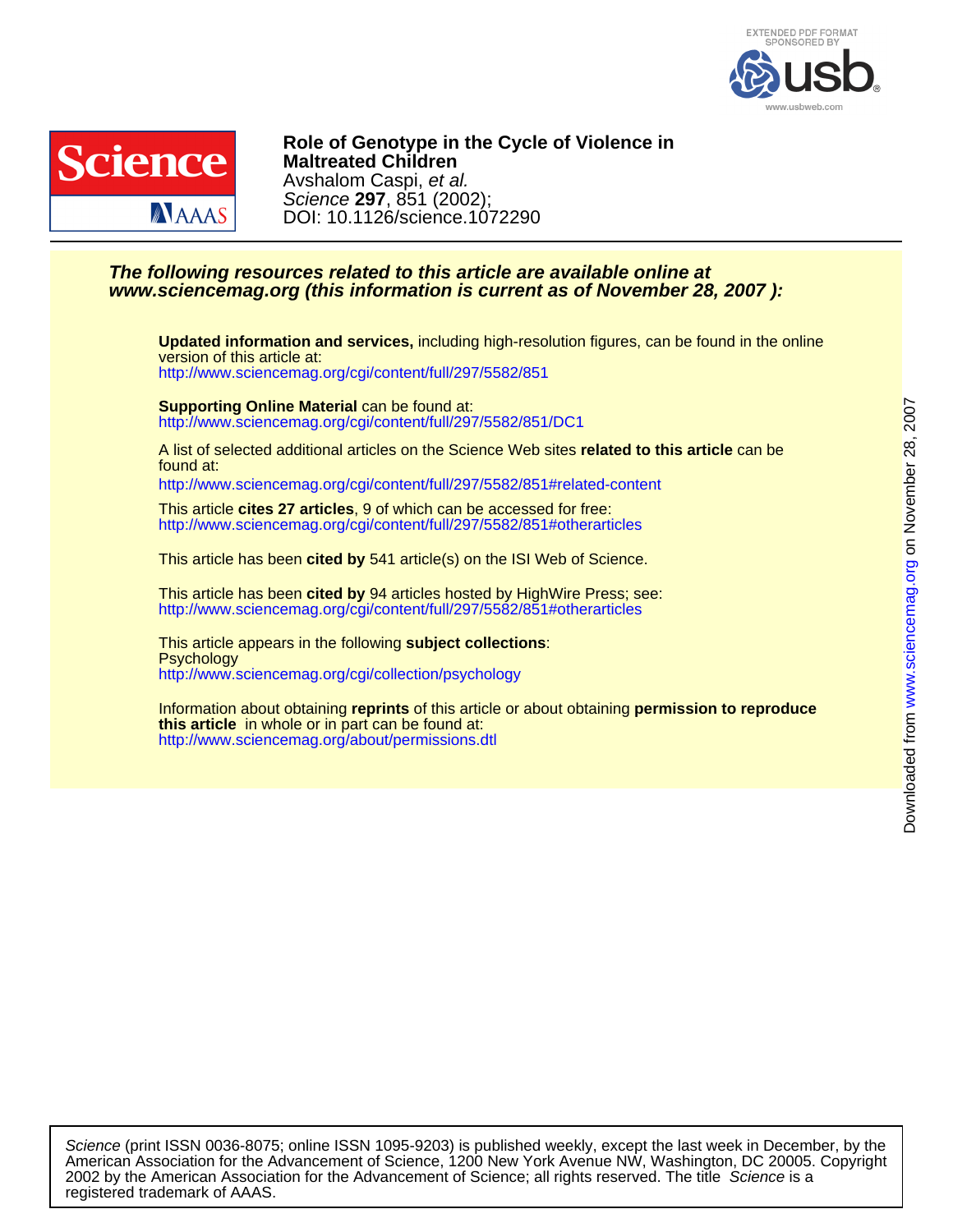- 14. A. Streit *et al*., *Development* **125**, 507 (1998).
- 15. T. C. Dale, *Biochem*. *J*. **329 (**Part 2**)**, 209 (1998).
- 16. J. R. Miller, *Genome Biol*. **3**, REVIEWS3001 (2002).
- 17. M. Ikeya, S. M. Lee, J. E. Johnson, A. P. McMahon, S. Takada, *Nature* **389**, 966 (1997).
- 18. J. P. Saint-Jeannet, X. He, H. E. Varmus, I. B. Dawid, *Proc*. *Natl*. *Acad*. *Sci*. *U.S.A.* **94**, 13713 (1997).
- 19. C. Chang, A. Hemmati-Brivanlou, *Dev*. *Biol*. **194**, 129 (1998).
- 20. C. LaBonne, M. Bronner-Fraser, *Development* **125**, 2403 (1998).
- 21. M. A. Deardorff, C. Tan, J. P. Saint-Jeannet, P. S. Klein, *Development* **128**, 3655 (2001).
- 22. C. Tan *et al*., *Development* **128**, 3665 (2001).
- 23. C. A. Cauthen, E. Berdougo, J. Sandler, L. W. Burrus, *Mech. Dev.* **104**, 133 (2001).
- 24. S. Hoppler, J. D. Brown, R. T. Moon, *Genes Dev.* **10**, 2805 (1996).
- 25. A. G. Bang, N. Papalopulu, M. D. Goulding, C. Kintner, *Dev*. *Biol*. **212**, 366 (1999).
- 26. L. L. McGrew, S. Hoppler, R. T. Moon, *Mech*. *Dev*. **69**, 105 (1997).
- 27. M. A. Nieto, M. G. Sargent, D. G. Wilkinson, J. Cooke, *Science* **264**, 835 (1994).
- 28. M. I. García-Castro, C. Marcelle, M. Bronner-Fraser, data not shown.
- 29. G. C. Tucker, H. Aoyama, M. Lipinski, T. Tursz, J. P. Thiery, *Cell Differ*. **14**, 223 (1984).
- 30. A. Chakrabarti, G. Matthews, A. Colman, L. Dale, R EPORTS
- *Development* **115**, 355 (1992).
- 31. N. R. Ramakrishna, A. M. Brown, *Development* (*Suppl*) 95 (1993).
- 32. P. Bhanot *et al*., *Nature* **382**, 225 (1996).
- 33. Q. Xu, P. A. D'Amore, S. Y. Sokol, *Development* **125**, 4767 (1998).
- 34. J. C. Hsieh *et al*., *Nature* **398**, 431 (1999).
- 35. D. Cook *et al*., *EMBO J*. **15**, 4526 (1996).
- 36. T. Yamada, S. L. Pfaff, T. Edlund, T. M. Jessell, *Cell* **73**, 673 (1993).
- 37. M. Hammerschmidt *et al*., *Development* **123**, 95 (1996).
- 38. B. Neave, N. Holder, R. Patient, *Mech*. *Dev*. **62**, 183 (1997).
- 39. V. H. Nguyen *et al*., *Dev*. *Biol*. **199**, 93 (1998).
- 40. V. H. Nguyen *et al*., *Development* **127**, 1209 (2000). 41. D. J. Connolly, K. Patel, J. Cooke, *Int. J. Dev. Biol.* **41**, 389 (1997).
- 42. J. A. McMahon *et al*., *Genes Dev*. **12**, 1438 (1998). 43. G. Winnier, M. Blessing, P. A. Labosky, B. L. Hogan,
- *Genes Dev.* **9**, 2105 (1995).
- 44. T. M. Schultheiss, J. B. Burch, A. B. Lassar, *Genes Dev*. **11**, 451 (1997).
- 45. D. Henrique *et al*., *Nature* **375**, 787 (1995). The following probes were used: Slug [from A. Nieto (*16*)]; Wnts1, 3a, 4, 5a, 5b, and 6 (from A. McMahon); Wnt8c (from J. Dodd); BMP-4 (from D. Wu and P. Brickell); and BMP-7 (from M. Dickinson).
- 46. Intermediate neural plates from stage 10 [as described by V. Hamburger, H. L. Hamilton, *J*. *Morphol*.

# Role of Genotype in the Cycle of Violence in Maltreated Children

## Avshalom Caspi,<sup>1,2</sup> Joseph McClay,<sup>1</sup> Terrie E. Moffitt,<sup>1,2\*</sup> Jonathan Mill,<sup>1</sup> Judy Martin,<sup>3</sup> Ian W. Craig,<sup>1</sup> Alan Taylor,<sup>1</sup> Richie Poulton3

We studied a large sample of male children from birth to adulthood to determine why some children who are maltreated grow up to develop antisocial behavior, whereas others do not. A functional polymorphism in the gene encoding the neurotransmitter-metabolizing enzyme monoamine oxidase A (*MAOA*) was found to moderate the effect of maltreatment. Maltreated children with a genotype conferring high levels of *MAOA* expression were less likely to develop antisocial problems. These findings may partly explain why not all victims of maltreatment grow up to victimize others, and they provide epidemiological evidence that genotypes can moderate children's sensitivity to environmental insults.

Childhood maltreatment is a universal risk factor for antisocial behavior. Boys who experience abuse—and, more generally, those exposed to erratic, coercive, and punitive parenting—are at risk of developing conduct disorder, antisocial personality symptoms, and of becoming violent offenders (*1*, *2*). The earlier children experience maltreatment, the more likely they are to develop these problems (*3*). But there are large differences between children in their response to maltreatment. Although maltreatment

increases the risk of later criminality by about 50%, most maltreated children do not become delinquents or adult criminals (*4*). The reason for this variability in response is largely unknown, but it may be that vulnerability to adversities is conditional, depending on genetic susceptibility factors (*5*, *6*). In this study, individual differences at a functional polymorphism in the promoter of the monoamine oxidase A (*MAOA*) gene were used to characterize genetic susceptibility to maltreatment and to test whether the *MAOA* gene modifies the influence of maltreatment on children's development of antisocial behavior.

The *MAOA* gene is located on the X chromosome (Xp11.23–11.4) (*7*). It encodes the *MAOA* enzyme, which metabolizes neurotransmitters such as norepinephrine (NE), serotonin (5-HT), and dopamine (DA), render**88**, 49 (1951)] White Leghorn chicken embryos were dissected and cultured [as described in (*5*, *10*, *11*), and also based on (*6*–*8*, *35*)].

- 47.  $S_2$  and  $S_2$ -Wg cells (gift of R. Nusse) were grown [as recommended in F. van Leeuwen, C. H. Samos, R. Nusse, *Nature* **368**, 342 (1994)], and DMEM, pen/ strep control-CM, and Wg-CM were collected in 1/10 original volume. Wg (54 kD) was identified by Western blot analysis.
- 48. E. Pera, S. Stein, M. Kessel, *Development* **126**, 63 (1999).
- 49. A Hind III–Snc B1 fragment from mouse DnWnt1 [gift of R. Moon (*23*)] was cloned into a Hind III–Sma fragment of pC1 Neo (Promega, Madison, WI); permanently transfected 3T3 cells were selected after 3 months. Cell labeling and injections were performed [as described in (*10*, *11*)]. Expression of mRNA from DnWnt1 was detected after injection. Wnt1-cell lines were kindly provided by N. Brown and A. Kiespert.
- 50. Supported by NIH grant number NS36585. We thank C. Baker, A. Groves, and A. Knecht for helpful comments on this work.

#### **Supporting Online Material**

www.sciencemag.org/cgi/content/full/1070824/DC1 Figs. S1 and S2

12 February 2002; accepted 28 May 2002 Published online 13 June 2002: 10.1126/science.1070824 Include this information when citing this paper.

ing them inactive (*8*). Genetic deficiencies in *MAOA* activity have been linked with aggression in mice and humans (*9*). Increased aggression and increased levels of brain NE, 5-HT, and DA were observed in a transgenic mouse line in which the gene encoding *MAOA* was deleted (*10*), and aggression was normalized by restoring *MAOA* expression (*11*). In humans, a null allele at the *MAOA* locus was linked with male antisocial behavior in a Dutch kindred (*12*). Because *MAOA* is an X-linked gene, affected males with a single copy produced no *MAOA* enzyme effectively, a human knockout. However, this mutation is extremely rare. Evidence for an association between *MAOA* and aggressive behavior in the human general population remains inconclusive (*13*–*16*).

Circumstantial evidence suggests the hypothesis that childhood maltreatment predisposes most strongly to adult violence among children whose *MAOA* is insufficient to constrain maltreatment-induced changes to neurotransmitter systems. Animal studies document that maltreatment stress (e.g., maternal deprivation, peer rearing) in early life alters NE, 5-HT, and DA neurotransmitter systems in ways that can persist into adulthood and can influence aggressive behaviors (*17*–*21*). In humans, altered NE and 5-HT activity is linked to aggressive behavior (*22*). Maltreatment has lasting neurochemical correlates in human children (*23*, *24*), and although no study has ascertained whether *MAOA* plays a role, it exerts an effect on all aforementioned neurotransmitter systems. Deficient *MAOA* activity may dispose the organism toward neural hyperreactivity to threat (*25*). As evidence, phenelzine injections, which inhibit the action of monoamine oxidase, prevented rats from habituating to chronic stress (*26*). Low *MAOA* activity may be particularly probCode[www.sciencemag.org](http://www.sciencemag.org) Science with the measure of the contents of the state of the state of the state of the state of the state of the state of the state of the state of the state of the state of the state of the state

<sup>&</sup>lt;sup>1</sup>Medical Research Council Social, Genetic, and Developmental Psychiatry Research Centre, Institute of Psychiatry, King's College, London SE5 8AF, UK. <sup>2</sup>Department of Psychology, University of Wisconsin, Madison, WI 53706, USA. <sup>3</sup>Dunedin School of Medicine, Box 913, University of Otago, New Zealand.

<sup>\*</sup>To whom correspondence should be addressed. Email: t.moffitt@iop.kcl.ac.uk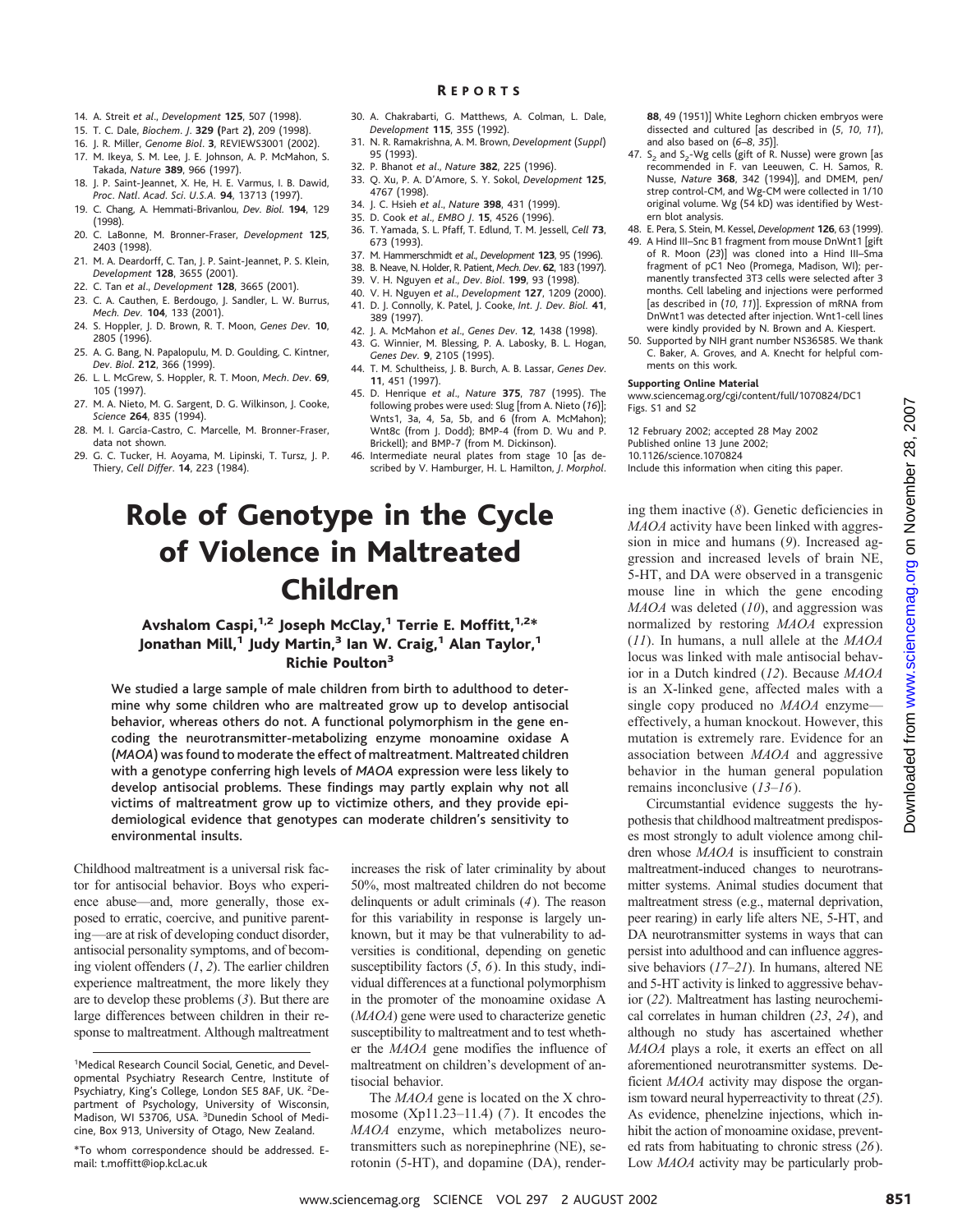lematic early in life, because there is insufficient *MAOB* (a homolog of *MAOA* with broad specificity to neurotransmitter amines) to compensate for an *MAOA* deficiency (*8*).

Based on the hypothesis that *MAOA* genotype can moderate the influence of childhood maltreatment on neural systems implicated in antisocial behavior, we tested whether antisocial behavior would be predicted by an interaction between a gene (*MAOA*) and an environment (maltreatment). A well-characterized variable number tandem repeat (VNTR) polymorphism exists at the promoter of the *MAOA* gene, which is known to affect expression. We genotyped this polymorphism in members of the Dunedin Multidisciplinary Health and Development Study, a sample without population stratification confounds (*27*). This birth cohort of 1,037 children (52% male) has been assessed at ages 3, 5, 7, 9, 11, 13, 15, 18, and 21 and was virtually intact (96%) at age 26 years.

The study offers three advantages for testing gene-environment  $(G \times E)$  interactions. First, in contrast to studies of adjudicated or clinical samples, this study of a representative general population sample avoids potential distortions in association between variables (*28*, *29*). Second, the sample has well-characterized environmental adversity histories. Between the ages of 3 and 11 years, 8% of the study children experienced "severe" maltreatment, 28% experienced "probable" maltreatment, and 64% experienced no maltreatment (*27*). (Maltreatment groups did not differ on *MAOA* activity,  $\chi^2(2) = 0.38$ ,  $P = 0.82$ , suggesting that genotype did not influence exposure to maltreatment.) Third, the study has ascertained antisocial outcomes



**Fig. 1.** Means on the composite index of antisocial behavior as a function of *MAOA* activity and a childhood history of maltreatment (*27*). *MAOA* activity is the gene expression level associated with allelic variants of the functional promoter polymorphism, grouped into low and high activity; childhood maltreatment is grouped into 3 categories of increasing severity. The antisocial behavior composite is standardized (*z* score) to a  $M = 0$  and  $SD = 1$ ; group differences are interpretable in SD unit differences (d).

#### R EPORTS

rigorously. Antisocial behavior is a complicated phenotype, and each method and data source used to measure it (e.g., clinical diagnoses, personality checklists, official conviction records) is characterized by different strengths and limitations. Using information from independent sources appropriate to different stages of development, we examined four outcome measures (*27*). Adolescent conduct disorder was assessed according to criteria of the Diagnostic and Statistical Manual of Mental Disorders (DSM-IV); convictions for violent crimes were identified via the Australian and New Zealand police; a personality disposition toward violence was mea-

sured as part of a psychological assessment at age 26; symptoms of antisocial personality disorder were ascertained at age 26 by collecting information about the study members from people they nominated as "someone who knows you well." A common-factor model fit the four measures of antisocial behavior well (*27*), with factor loadings ranging from 0.64 to 0.74, showing that all four measures index liability to antisocial behavior.

Using moderated regression analysis, we predicted scores on a composite antisocial index comprising the four measures of antisocial behavior (*27*) (Fig. 1). The main effect of *MAOA* activity on the composite index of



**Fig. 2**. The association between childhood maltreatment and subsequent antisocial behavior as a function of *MAOA* activity. (**A**) Percentage of males (and standard errors) meeting diagnostic criteria for Conduct Disorder between ages 10 and 18. In a hierarchical logistic regression model, the interaction between maltreatment and *MAOA* activity was in the predicted direction,  $b = -$ 0.63, SE = 0.33,  $z = 1.87$ ,  $P = 0.06$ . Probing the interaction within each genotype group showed that the effect of maltreatment was highly significant in the low–*MAOA* activity group ( $b = 0.96$ , SE = 0.27,  $z = 3.55$ ,  $P < 0.001$ ), and marginally significant in the high-*MAOA* group ( $b = 0.34$ , SE = 0.20,  $z = 1.72$ ,  $P = 0.09$ . (**B**) Percentage of males convicted of a violent crime by age 26. The *G*  $\times$ *E* interaction was in the predicted direction,  $b = -0.83$ , SE = 0.42,  $z = 1.95$ ,  $P = 0.05$ . Probing the interaction, the effect of maltreatment was significant in the low–*MAOA* activity group ( $b = 1.20$ , SE  $= 0.33$ ,  $z = 3.65$ ,  $P < 0.001$ ), but was not significant in the high *MAOA* group ( $b = 0.37$ , SE  $=$ 0.27,  $z = 1.38$ ,  $P = 0.17$ ). (C) Mean *z* scores (M = 0, SD = 1) on the Disposition Toward Violence Scale at age 26. In a hierarchical ordinary least squares (OLS) regression model, the *G E* interaction was in the predicted direction ( $b = -0.24$ , SE = 0.15,  $t = 1.62$ ,  $P = 0.10$ ); the effect of maltreatment was significant in the low–MAOA activity group ( $b = 0.35$ , SE  $= 0.11$ ,  $t = 3.09$ ,  $P = 0.002$ ) but not in the high *MAOA* group ( $b = 0.12$ , SE  $= 0.07, \, t = 1.34, \, P = 0.17$ ). (**D**) Mean *z* scores ( $M = 0$ , SD = 1) on the Antisocial Personality Disorder symptom scale at age 26. The *G*  $\times$ *E* interaction was in the predicted direction ( $b = -0.31$ , SE = 0.15,  $t = 2.02$ ,  $P = 0.04$ ); the effect of maltreatment was significant in the low–*MAOA* activity group ( $b = 0.45$ , SE = 0.12,  $t = 3.83$ ,  $P$  < 0.001) but not in the high *MAOA* group (*b* = 0.14, SE = 0.09, *t* = 1.57, *P* = 0.12).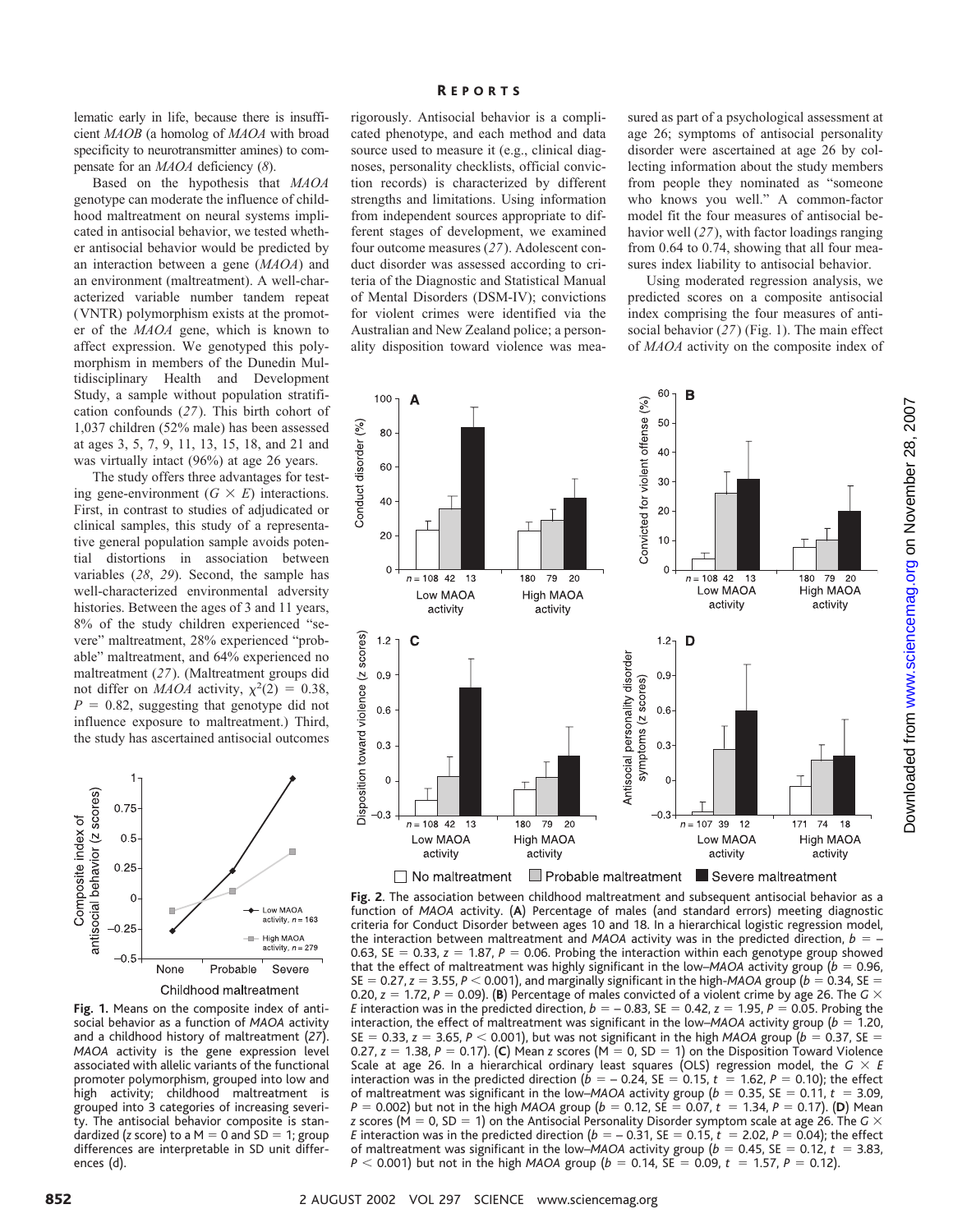antisocial behavior was not significant (*b* 0.01,  $SE = 0.09$ ,  $t = 0.13$ ,  $P = 0.89$ ), whereas the main effect of maltreatment was significant ( $b = 0.35$ , SE = 0.07,  $t = 4.82$ ,  $P \le$ 0.001). A test of the interaction between *MAOA* activity and maltreatment revealed a significant  $G \times E$  interaction ( $b = -0.36$ ,  $SE = 0.14$ ,  $t = 2.53$ ,  $P = 0.01$ ). This interaction within each genotype group showed that the effect of childhood maltreatment on antisocial behavior was significantly weaker among males with high *MAOA* activity (*b* 0.24,  $SE = 0.11$ ,  $t = 2.15$ ,  $P = 0.03$ ) than among males with low *MAOA* activity (*b* 0.68,  $SE = 0.12$ ,  $t = 5.54$ ,  $P < 0.001$ ).

We conducted further analyses to test if the  $G \times E$  interaction was robust across each of the four measures of antisocial behavior that made up the composite index. For all four antisocial outcomes, the pattern of findings was consistent with the hypothesis that the association between maltreatment and antisocial behavior is conditional, depending on the child's *MAOA* genotype ( $G \times E$  interaction  $P = 0.06, 0.05, 0.10,$  and 0.04, respectively). For adolescent conduct disorder (Fig. 2A), maltreated males (including probable and severe cases) with the low–*MAOA* activity genotype were more likely than nonmaltreated males with this genotype to develop conduct disorder by a significant odds ratio (OR) of 2.8 [95% confidence interval (CI): 1.42 to 5.74]. In contrast, among males with high *MAOA* activity, maltreatment did not confer significant risk for conduct disorder  $(OR = 1.54, 95\% \text{ CI: } 0.89 \text{ to } 2.68)$ . For adult violent conviction (Fig. 2B), maltreated males with the low–*MAOA* activity genotype were more likely than nonmaltreated males with this genotype to be convicted of a violent crime by a significant odds ratio of 9.8 (95% CI: 3.10 to 31.15). In contrast, among males with high *MAOA* activity, maltreatment did not confer significant risk for violent conviction (OR = 1.63, 95% CI = 0.72 to 3.68). For self-reported disposition toward violence (Fig. 2C) and informant-reports of antisocial personality disorder symptoms (Fig. 2D), males with the low–*MAOA* activity genotype who were maltreated in childhood had significantly elevated antisocial scores relative to their low-*MAOA* counterparts who were not maltreated. In contrast, males with high *MAOA* activity did not have elevated antisocial scores, even when they had experienced childhood maltreatment.

These findings provide initial evidence that a functional polymorphism in the *MAOA* gene moderates the impact of early childhood maltreatment on the development of antisocial behavior in males. Replications of this  $G \times E$ interaction are now needed. Replication studies should use valid and reliable ascertainments of maltreatment history and should obtain multiple measures of antisocial outcomes, in large

#### R EPORTS

samples of males and females (*30*). If replicated, the findings have implications for research and clinical practice. With regard to research in psychiatric genetics, knowledge about environmental context might help gene-hunters refine their phenotypes. Genetic effects in the population may be diluted across all individuals in a given sample, if the effect is apparent only among individuals exposed to specific environmental risks. With regard to research on child health, knowledge about specific genetic risks may help to clarify risk processes. Numerous biological and psychological processes have been put forward to explain why and how experiences of maltreatment are converted into antisocial behavior toward others (*17*, *24*, *31*– *34*), but there is no conclusive evidence that any of these processes can account for the progression from childhood maltreatment to later criminal violence. Moreover, some youngsters make the progression, but others do not, and researchers have sought to understand why (*35*). The search has focused on social experiences that may protect some children, overlooking a potential protective role of genes. Genes are assumed to create vulnerability to disease, but from an evolutionary perspective they are equally likely to protect against environmental insult (*36*). Maltreatment studies may benefit from ascertaining genotypes associated with sensitivity to stress, and the known functional properties of *MAOA* may point toward hypotheses, based on neurotransmitter system development, about how stressful experiences are converted into antisocial behavior toward others in some, but not all, victims of maltreatment.

Until this study's findings are replicated, speculation about clinical implications is premature. Nonetheless, although individuals having the combination of low-activity *MAOA* genotype and maltreatment were only 12% of the male birth cohort, they accounted for 44% of the cohort's violent convictions, yielding an attributable risk fraction (11%) comparable to that of the major risk factors associated with cardiovascular disease (*37*). Moreover, 85% of cohort males having a low-activity *MAOA* genotype who were severely maltreated developed some form of antisocial behavior. Both attributable risk and predictive sensitivity indicate that these findings could inform the development of future pharmacological treatments.

#### **References and Notes**

- 1. C. S. Widom, *Science* **244**, 160 (1989).
- 2. M. Rutter, H. Giller, A. Hagell, *Antisocial Behavior by Young People* (Cambridge Univ. Press, Cambridge, 1998).
- 3. M. K. Keiley, T. R. Howe, K. A. Dodge, J. E. Bates, G. S. Pettit, *Dev. Psychopathol.* **13**, 891 (2001).
- 4. C. S. Widom, in *Handbook of Antisocial Behavior*, D. M. Stoff, J. Breiling, J. D. Maser, Eds. ( Wiley, New York, 1997).
- 5. K. S. Kendler, *Arch. Gen. Psychiatry* **58**, 1005 (2001). 6. M. Rutter, J. Silberg, *Annu. Rev. Psychol.* **53,** 463
- (2002).
- 7. E. R. Levy *et al*., *Genomics* **5**, 368 (1989).
- 8. J. C. Shih, K. Chen, M. J. Ridd. *Annu. Rev. Neurosci.* **22**, 197 (1999).
- 9. D. C. Rowe, *Biology and Crime* (Roxbury, Los Angeles, 2001).
- 10. O. Cases *et al*., *Science* **268**, 1763 (1995).
- 11. J. C. Shih, R. F. Thompson, *Am. J. Hum. Genet*. **65**, 593 (1999).
- 12. H. G. Brunner, M. Nelen, X. O. Breakefield, H. H. Ropers, B. A. van Oost, *Science* **262,** 578 (1993).
- 13. A. F. Jorm *et al.*, *Psychiatr. Genet.* **10**, 87 (2000).
- 14. A. Parsian, C. R. Cloninger, *Psychiatr. Genet.* **11**, 89 (2001).
- 15. S. B. Manuck, J. D. Flory, R. E. Ferrell, J. J. Mann, M. F. Muldoon, *Psychiatry Res.* **95**, 9 (2000).
- 16. J. Samochowiec *et al.*, *Psychiatry Res.* **86**, 72 (1999). 17. J. D. Bremner, E. Vermetten, *Dev. Psychopathol.* **13,**
- .<br>473 (2001). 18. D. D. Francis, M. J. Meany, *Curr. Opin. Neurobiol.* **9**,
- 128 (1999).
- 19. G. W. Kraemer, M. H. Ebert, D. E. Schmidt, W. T. McKinney, *Neuropsychopharmacology* **2**, 175 (1989).
- 20. A. J. Bennett *et al*., *Mol. Psychiatry* **7,** 188 (2002). 21. S. J. Suomi, in *Handbook of Developmental Psycho-*
- *pathology*, A. J. Sameroff, M. Lewis, S. Miller, Eds. (Plenum, New York, in press).
- 22. M. E. Berman, R. J. Kavoussi, E. F. Coccaro, in *Handbook of Antisocial Behavior*, D. M. Stoff, J. Breiling, J. D. Maser, Eds. (Wiley, New York, 1997).
- 23. D. Pine *et al*., *Arch. Gen. Psychiatry.* **54**, 839 (1997).
- 24. M. De Bellis, *Dev. Psychopathol.* **13**, 539 (2001).
- 25. V. Morell, *Science* **260**, 1722 (1993).
- 26. H. E. Ward *et al.*, *Pharmacol. Biochem. Behav.* **60,** 209 (1998).
- 27. Materials and methods are available as supporting material on *Science* Online.
- 28. P. Cohen, J. Cohen, *Arch. Gen. Psychiatry* **41**, 1178 (1984).
- 29. A. F. Jorm, S. Easteal, *Soc. Psychiatry Psychiatr. Epidemiol.* **35**, 1 (2000).
- 30. This study focused on males because their single X chromosome yields two straightforwardly characterized *MAOA* genotypes: high activity (63% in this sample) and low activity (37%). Females, having two copies of the X chromosome, fall into two homozygous groups, high-high (42% in this sample), low-low (12%), and a third heterozygous group, low-high (46%), that cannot be characterized with certainty because it is not possible to determine which of the two alleles is inactivated for each female participant. Given the rarity in females of both the low-low genotype (12%) and severe antisocial outcomes, such as violent conviction (2%), our cohort of 481 females, 11% of whom were severely maltreated, was too small to support all of the analyses reported here for males. However, adolescent conduct disorder could be analyzed, revealing that girls with the low–*MAOA* activity genotype were more likely to develop conduct disorder by a significant odds ratio of 5.5 (95% CI: 1.0 to 32.0) if they were maltreated. In contrast, among girls with high *MAOA* activity, maltreatment did not confer significant risk for conduct disorder (OR = 1.7, 95% CI: 0.75 to 4.2). This suggests that high *MAOA* activity exerts a protective influence against maltreatment for girls as well as boys, and raises the possibility that further research into X-linked genotypes may help to explain one of the least understood facts about serious antisocial behavior: the sex difference (*38*). whenthe measure of the measure of the measure of the set of the set of the set of the set of the set of the set of the set of the set of the set of the set of the set of the set of the set of the set of the set of the se
	- 31. K. A. Dodge, J. E. Bates, G. S. Pettit, *Science* **250** 1678 (1990).
	- 32. S. D. Pollak, D. Cicchetti, R. Klorman, J. T. Brumaghim, *Child Dev.* 68, 773 (1997).
	- 33. D. Glaser, *J. Child Psychol. Psychiatry* **41**, 97 (2000). 34. D. Cicchetti, F. A. Rogosch, *Dev. Psychopathol.* **13**, 783 (2001).
	- 35. S. S. Luthar, D. Cicchetti, B. Becker, *Child Dev.* **71**, 543 (2000).
	- 36. A. V. S. Hill, *Br. Med. Bull.* **55**, 401 (1999).
	- 37. S. M. Grundy, R. Paternak, P. Greenland, S. Smith, V. Fuster, *J. Am. Coll. Cardiol*. **34**, 1348 (1999).
	- 38. T. E. Moffitt, A. Caspi, M. Rutter, P. A. Silva, *Sex Differences in Antisocial Behavior: Conduct Disorder*,